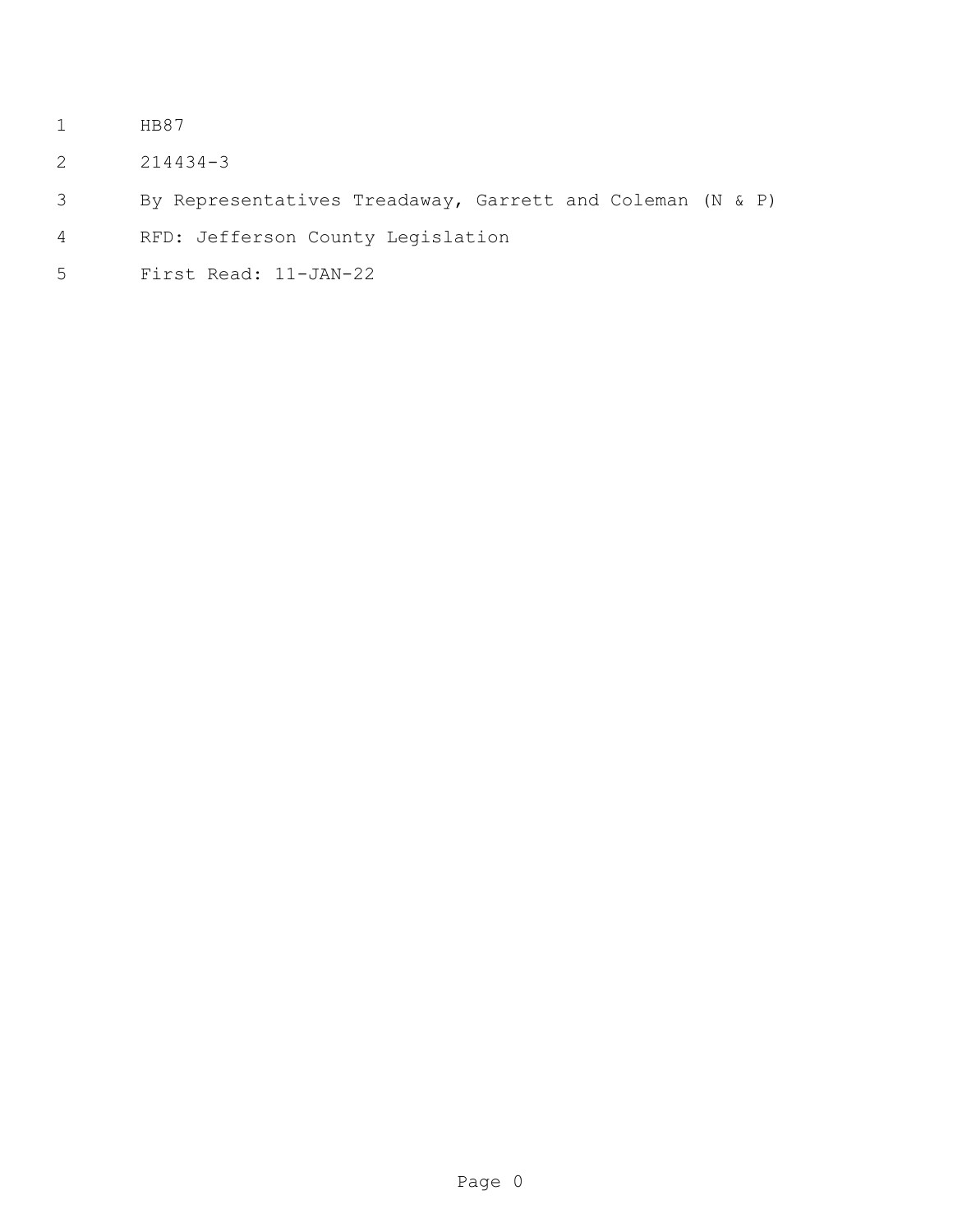HB87

ENROLLED, An Act,

 Relating to Jefferson County, Alabama and particularly to the Jefferson County School Tax Sub-District G-1 therein, being the area within both the corporate limits of the City of Gardendale, Alabama and the Jefferson County School Tax District (the area subject to the jurisdiction and 8 control of the County Board of Education of Jefferson County); to provide for the preservation, renewal and continuation in said Sub-District G-1 of 8.8 mills of existing ad valorem school district taxation scheduled to expire in Sub-District G-1 after September 30, 2021, upon approval of said renewal of said school district taxation by a majority of the qualified electors of said Sub-District G-1 voting at a special election to be held in said Sub-District G-1 therefore pursuant to the law governing special elections.

BE IT ENACTED BY THE LEGISLATURE OF ALABAMA:

18 Section 1. For purposes hereof:

 (1) 2021 School Tax Year means the School Tax Year ending on September 30, 2021.

 (2) Alabama Constitution (Recompiled) means the Official Recompilation of the Constitution of Alabama of 1901, as amended.

 (3) Favorable Majority Vote means the approval of the adjustment of the existing rate of the Subject School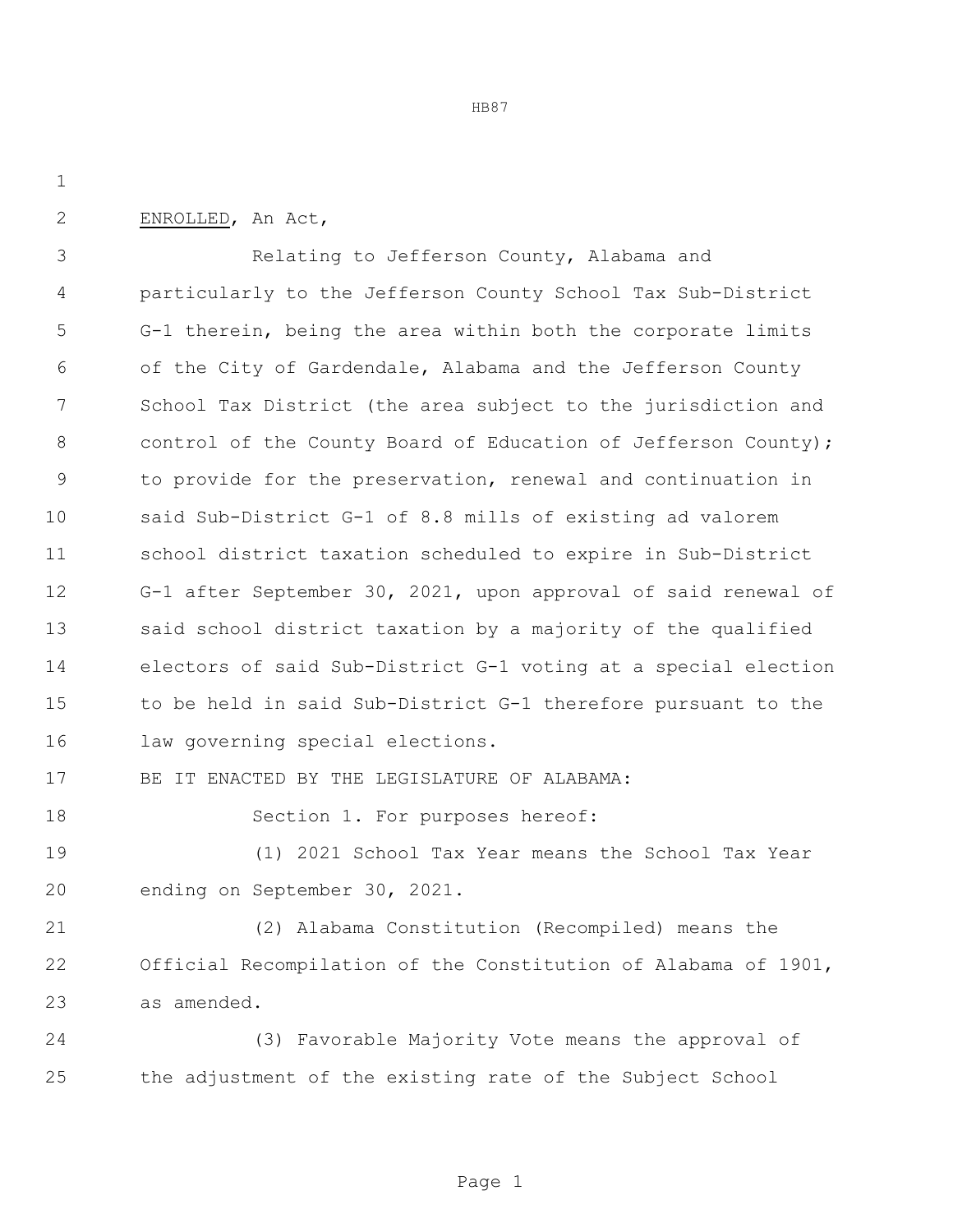District Tax of 5.1 mills in Sub-District G-1 by 8.8 mills to the uniform adjusted rate of 13.9 mills in Sub-District G-1 by a majority of the qualified electors of Sub-District G-1 who vote at a special election to be held in Sub-District G-1 therefor pursuant to the law governing special elections.

 (4) Jefferson County School Tax District means and includes all of Jefferson County, Alabama outside that part of Jefferson County located within the corporate limits of the cities of Bessemer, Birmingham, Fairfield, Homewood, Hoover, Leeds, Midfield, Mountain Brook, Tarrant City, Trussville, and Vestavia Hills.

 (5) Proposal of Taxing Authority means the proposal of the Jefferson County Commission, as governing body of Jefferson County, Alabama, and as the taxing authority with 15 respect to the Subject School District Tax, by resolution and order adopted upon request of the County Board of Education of Jefferson County, Alabama, for purposes of Section 217(f) of the Alabama Constitution (Recompiled) that the existing rate of the Subject School District Tax of 5.1 mills be adjusted by 8.8 mills to the uniform adjusted rate of 13.9 mills in Sub-District G-1, to preserve, renew and continue in effect the total existing rate of ad valorem school district taxation therein after the 2021 School Tax Year, by proceedings in compliance with said Section 217(f).

Page 2

HB87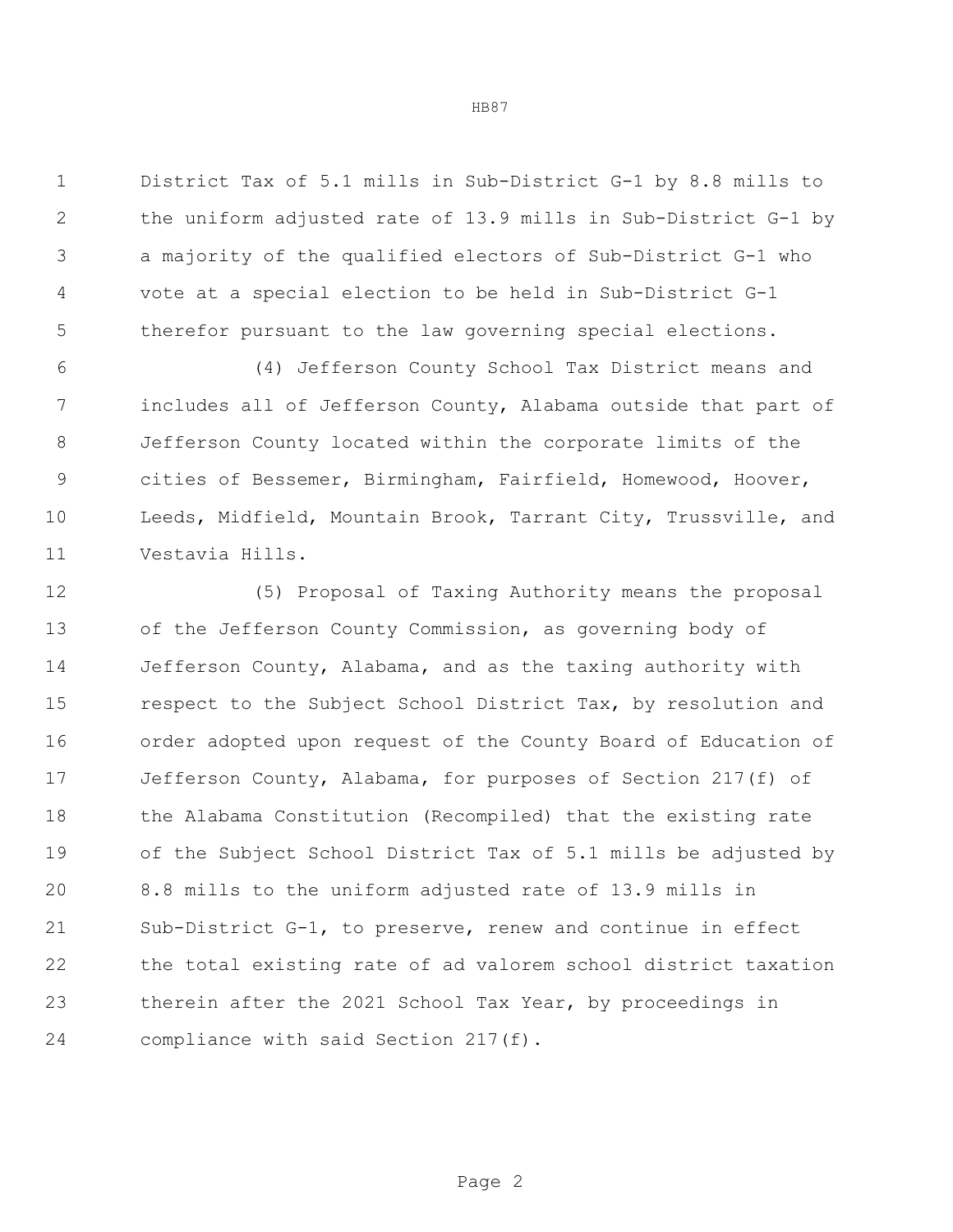(6) School Tax Year means the period beginning on an October 1 and ending on the next succeeding September 30, or such other period of 12 consecutive months as shall be established for ad valorem school taxation in the State of Alabama.

 (7) Sub-District G-1 means the area within both the Jefferson County School Tax District and the corporate limits of the City of Gardendale, Alabama, as at any time in effect.

 (8) Subject School District Tax means the existing ad valorem school district tax of 5.1 mills levied for public school purposes in the Jefferson County School Tax District (including Sub-District G-1) pursuant to Section 269.02 of the Alabama Constitution (Recompiled).

 Section 2. The Legislature of Alabama, for purposes of Section 217(f) of the Alabama Constitution (Recompiled) and upon adoption of the Proposal of the Taxing Authority, in order to provide for the preservation, renewal and continuation of the total rate of existing ad valorem school district taxation in Sub-District G-1, approves the adjustment of the existing rate of the Subject School District Tax of 5.1 mills by 8.8 mills to the uniform adjusted rate of 13.9 mills in Sub-District G-1 effective simultaneously with the reduction of 8.8 mills of ad valorem school district taxation in said Sub-District G-1 (by expiration of a separate ad valorem school tax therein) and for any School Tax Year for

HB87

Page 3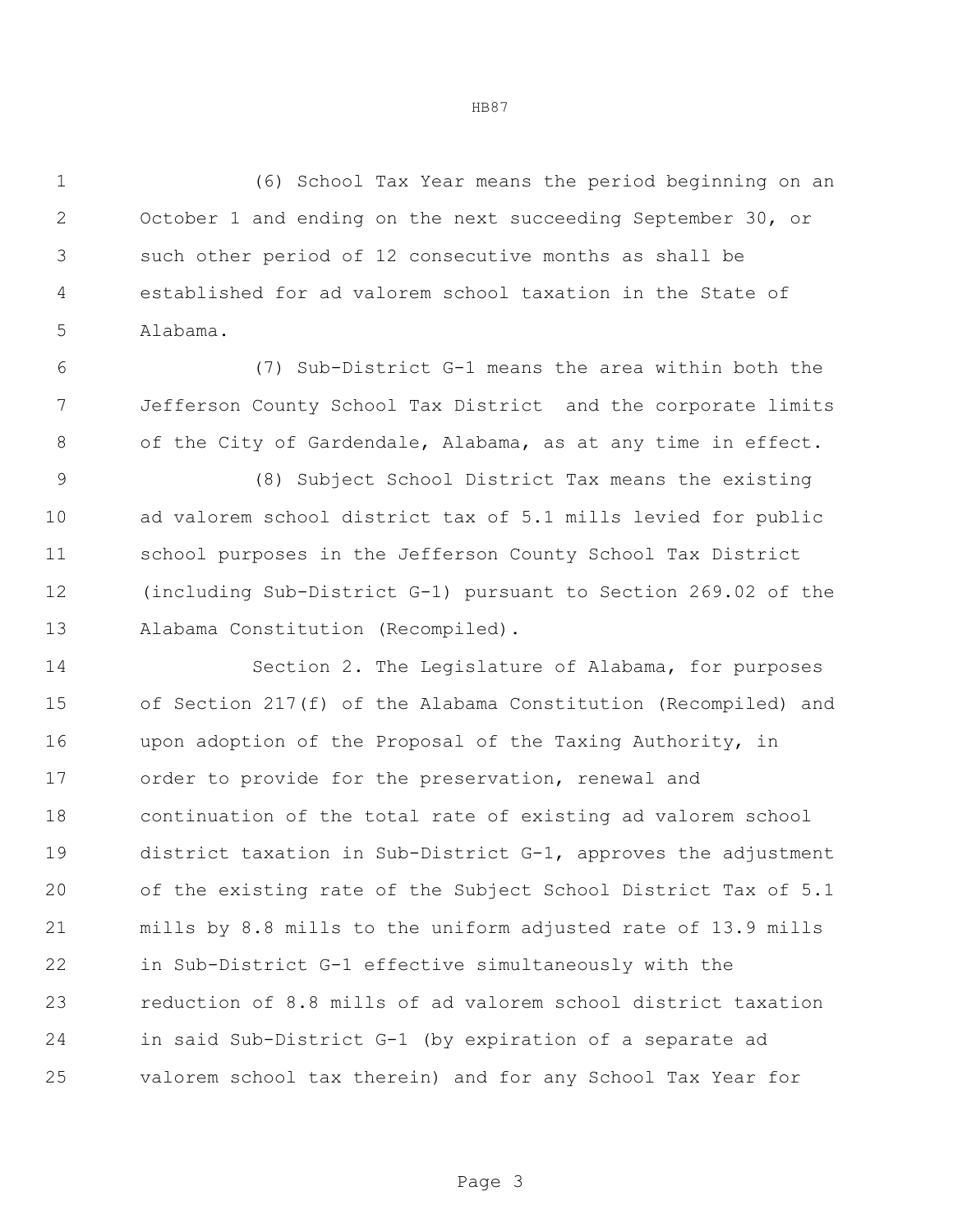which the levy of the Subject School District Tax at said uniform adjusted rate shall be approved in the manner then provided by law; subject to the Favorable Majority Vote in compliance with Section 217(f) of the Alabama Constitution (Recompiled).

 Section 3. The Legislature of Alabama adopts, ratifies and confirms all proceedings, and all acts, thereof heretofore had, taken or enacted with respect to the adjustment and increase of the rate of the Subject School 10 District Tax to 5.1 mills.

11 Section 4. The provisions of this act are severable. If any part of this act is declared invalid or unconstitutional, such declaration will not operate or be construed to affect the validity or constitutionality of any other part or provision hereof.

 Section 5. This act shall become effective immediately upon its passage and approval by the Governor, or upon its otherwise becoming a law.